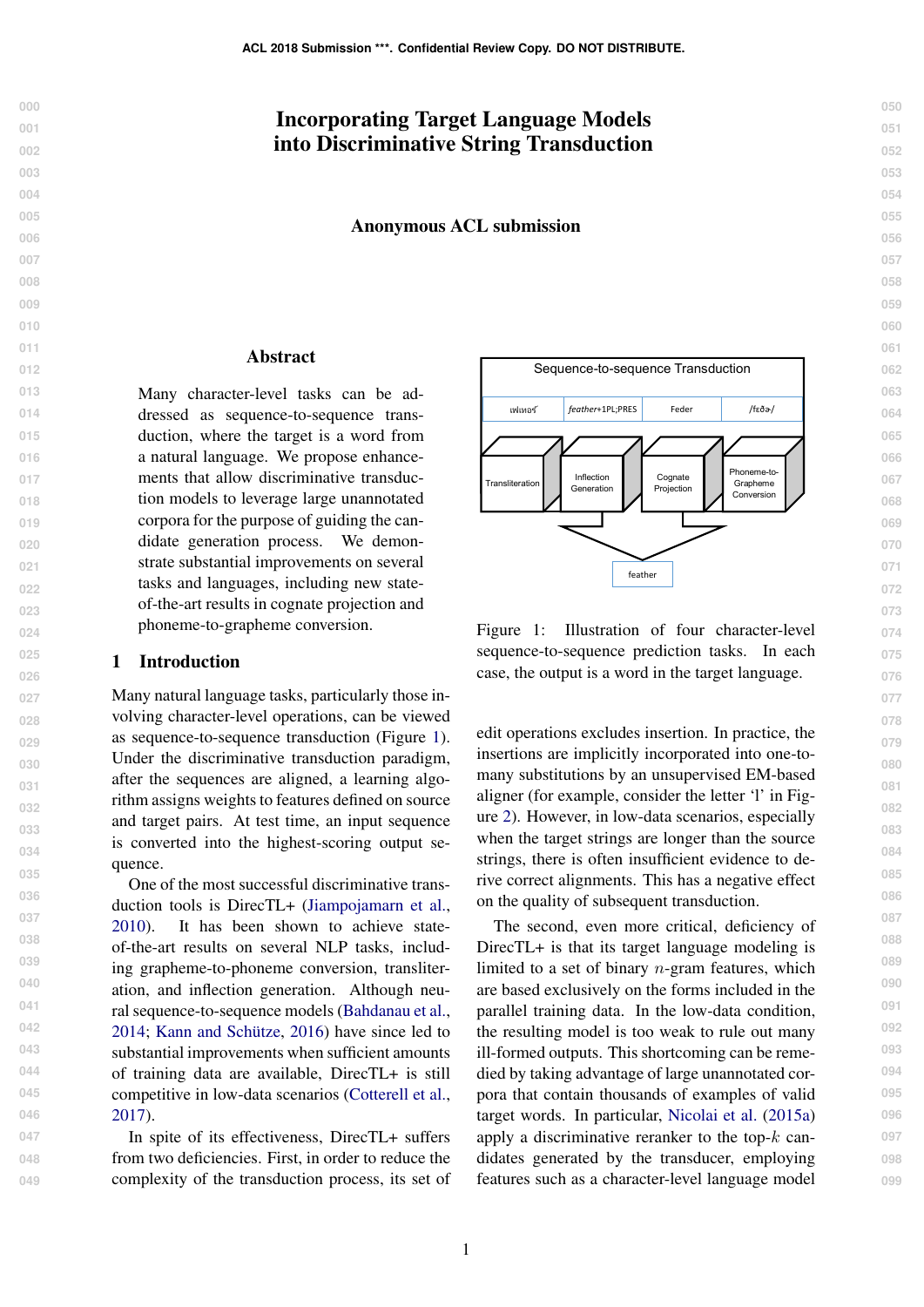score, and unigram corpus presence/absence indicators. However, such a pipeline approach suffers from error propagation, and cannot produce output forms that are not already present in the top- $k$  list. In addition, training a reranker requires a held-out set that substantially reduces the amount of training data in low-data scenarios.

In this paper, we address these two deficiences, and make the following contributions:

- ∙ We explicitly handle insertion operations during the alignment of the training data.
- ∙ We incorporate a stronger target language model derived from a large unannotated corpus. Specifically, we augment DirecTL+ with two new feature sets:
	- $-$  A character-level *n*-gram model
	- A word-level unigram model
- ∙ We release to the community two cognate projection datasets, and DirecTLM, our augmented version of DirecTL+.

We report the results of experiments on several transduction tasks and language datasets, which demonstrate that the enhanced version of DirecTL+ dramatically improves transduction accuracy, achieving state-of-the art results in phonemeto-grapheme conversion and cognate projection.

# <span id="page-1-2"></span>2 Baseline approach

DirecTL+ is a feature-rich, discriminative character transducer, which searches for a model-optimal sequence of character transformation rules for its input. The core of the engine is a dynamic programming algorithm capable of transducing many consecutive characters in a single operation, also known as a semi-Markov model. Using a structured version of the MIRA algorithm [\(McDonald](#page-9-2) [et al.,](#page-9-2) [2005\)](#page-9-2), the training process assigns weights to each feature, in order to achieve maximum separation of the gold-standard output from all others in the search space.

DirecTL+ uses a number of feature templates to assess the quality of a rule: source context, target  $n$ -gram, and joint  $n$ -gram features. Context features conjoin the rule with indicators for all source character  $n$ -grams within a fixed window of where the rule is being applied. Target n-grams provide indicators on target character sequences, describing the shape of the target as it is being produced,



<span id="page-1-0"></span>Figure 2: An example of multiple possible alignments for "walkers". \_ represents a null sequence.

and may also be conjoined with the source context features. Joint  $n$ -grams build indicators on rule sequences, combining source and target context, and memorizing frequently-used rule patterns. An additional copy feature generalizes the identity function from source to target.

In order to incorporate language-model information from an unannotated corpus, [Nicolai et al.](#page-9-1) [\(2015a\)](#page-9-1) train a a reranker on a held-out set. The reranker features include a corpus presence indicator, a normalized language model score, and the rank and normalized confidence score generated by the initial algorithm.

# <span id="page-1-1"></span>3 Methods

In this section, we describe our novel extensions: insertion handling, character-level target language model, and corpus frequency.

### <span id="page-1-3"></span>3.1 Insertion handling

Before DirecTL+ can learn a transduction model, the training source-target pairs are aligned using the unsupervised M2M aligner [\(Jiampojamarn](#page-8-3) [et al.,](#page-8-3) [2007\)](#page-8-3). The alignment involves every source and target character. Because DirecTL+ does not support the insertion operation, the M2M aligner combines insertions with the neighboring substitutions, producing 1-to-many (1-M) links. In particular, 1-M links are strictly necessary when the target is longer than the source. Unfortunately, in low-data scenarios, the resulting alignments are often sub-optimal.

In order to improve the alignment quality, we allow the aligner to match target characters to null symbols (0-1 links), which explicitly model insertions, and make use of two post-processing steps to re-configure these alignments. We first make use of the method that [Jiampojamarn and Kondrak](#page-8-4) [\(2010\)](#page-8-4) refer to as "alignment aggregation". This method restricts alignments to 1-1, but produces a set of  $n$ -best alignment alternatives. These alignments are scored, normalized, and thresholded, and then combined in such a way that any disagreeing sequences between alignment candidates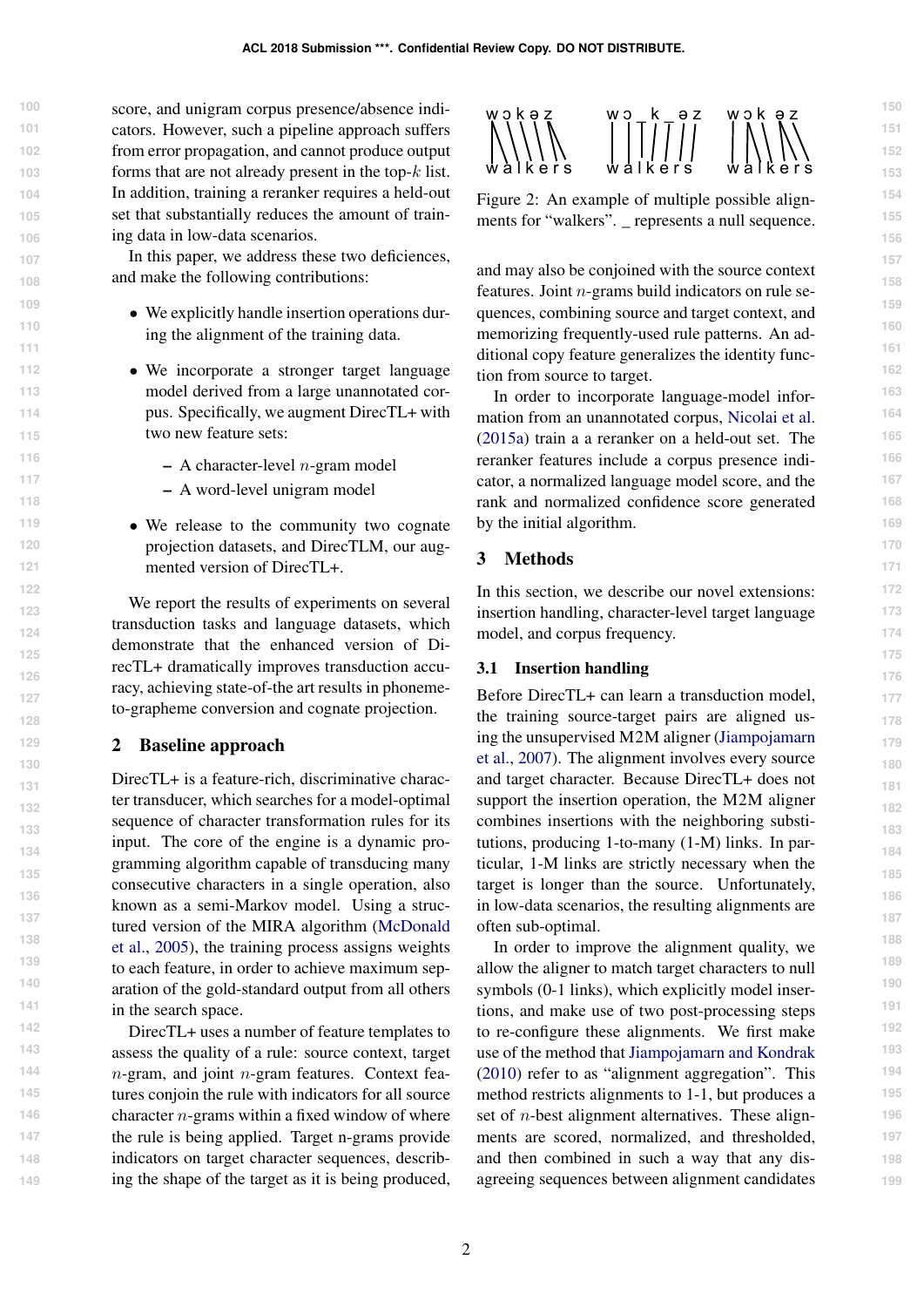are merged. The original paper only considers aggregation for 1-1 and 1-0 links (ie, substitution and deletion), but we modify their algorithm for 0-1 links, as well.

For example, the source sequence for the word *walkers* in Figure [2](#page-1-0) consists of 5 phonemes, which must be aligned to 7 target letters. In this instance, the baseline approach is confused by the uncommon pronunciation of *al* in *walkers*, and incorrectly links the letter 'a' with the phoneme /w/ (the left-most alignment in the diagram). If insertions are allowed (the middle alignment), 'a' is correctly aligned to the /o/, and 'l' is treated as an insertion. Finally, our algorithm finds more support for merging the insertion with the substitution operation that precedes it, rather than with the one that follows it. By contrast, the second insertion, which involves  $\sqrt{a}$ , is merged with the substitution that follows it (the right-most alignment).

#### 3.2 Character-level language model

In order to incorporate a stronger character language model into DirecTL+, we propose an additional set of features that directly reflect the probability of the generated subsequences. We train a character-level language model on a list of types extracted from a raw corpus in the target language, applying Witten-Bell smoothing and backoff for unseen  $n$ -grams. During the generation process, while the transducer incrementally constructs target sequences character-by-character, the normalized log-likelihood score of the current output sequence is computed according to this character language model. For consistency with other sets of features, we convert those real-valued scores into binary indicators by means of binning. Features fire in a cumulative manner, and a final feature fires only if no bin threshold is met. For example, if a sequence has a log-likelihood of -0.85, the feature for -0.9 fires, as does the one for -0.975, and -1.05, etc.

For example, the candidate prediction *piuss* is scored higher than the correct *pierce* by the baseline DirecTL+ (Figure [3\)](#page-2-0). However, our character language model assigns a low score to any output form that starts with the trigram *piu*, which causes *piuss* to fall out of the top- $k$  list.

#### 3.3 Corpus frequency counts

Our final extension can be described as a unigram word-level language model. The objective is to bias DirecTL+ towards generating output se-



<span id="page-2-0"></span>Figure 3: An example of how a character 4 gram model and word unigram model can improve transduction. Note that although we portray the extensions as part of a pipeline, their scores are incorporated jointly with DirecTL+'s other features. Black cells represent firing features.

quences that correspond to words observed in a large corpus. Since the output sequence can only be matched against a word list after the generation process is complete, we propose to estimate the final frequency count for each prefix considered during the generation process. Following [Cherry](#page-8-5) [and Suzuki](#page-8-5) [\(2009\)](#page-8-5) we use a prefix trie to store partial words for reference in the generation phase. We modify their solution by calculating partial counts of each prefix in a word, using Equation [1,](#page-2-1) where  $p$  is a prefix,  $w$  is a word, and  $C_w$  is the count of a word.

<span id="page-2-1"></span>
$$
C_p = \sum_{w \ni Prefix(w,p)} \frac{C_w * len(p)}{len(w)} \tag{1}
$$

The pseudo-count of a prefix is equivalent to a weighted sum of all of the words in which the prefix occurs. Each word is weighted by the ratio of the prefix to the word. An example prefix trie is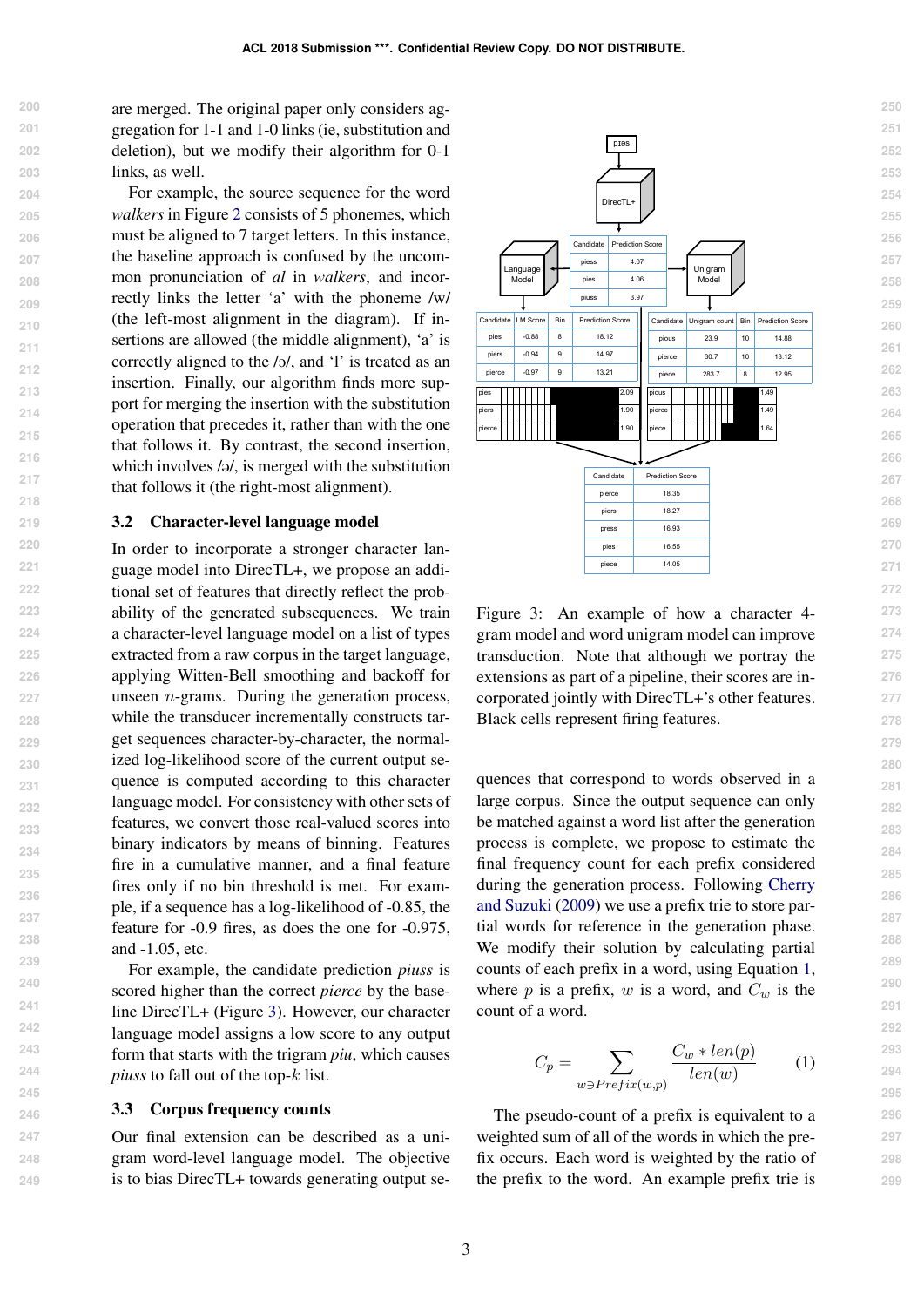

<span id="page-3-0"></span>Figure 4: An example prefix trie. The approximated count of each prefix is a weighted sum of all leaf nodes that have the prefix as an ancestor.

shown in Figure [4.](#page-3-0) The prefix 'f' receives a partial count of 2.75 from "four", 2.5 from "five", and 0.4 from "fifty", for a total count of 5.65. As with our language model features, unigram features are binned. A unigram feature fires if the count of the generated sequence surpasses the bin threshold, in a cumulative manner.

Let us consider an example of how our new features benefit a transduction model, shown in Fig-ure [3.](#page-2-0) The top- $n$  list produced by the baseline DirecTL+ for the input phoneme sequence /pias/ fails to include the correct output *pierce*. However, after the new language model features are added, the correct form makes its way to the top predictions. Note that the new features combine with the original features of DirecTL+, so that the high unigram count of *piece* is not sufficient to make it the top prediction on the right side of the diagram. Only when both sets of new features are incorporated does the system manage to produce the correct form, as seen at the bottom of the diagram.

### 4 Related work

Sequence-to-sequence prediction is a general task that encompasses many important NLP processes.

The task of converting a word from a source

to a target script on the basis of the word's pronunciation is known as transliteration. [Nicolai](#page-9-3) [et al.](#page-9-3) [\(2015b\)](#page-9-3) propose a combination of featurerich transduction systems for transliteration. Recently, neural transliteration approaches follow the sequence-to-sequence model originally proposed for Neural Machine Translation [\(Jadidine](#page-8-6)[jad,](#page-8-6) [2016;](#page-8-6) [Rosca and Breuel,](#page-9-4) [2016\)](#page-9-4). Similarly, the best submissions from the 2016 NEWS Shared Task on Transliteration [\(Duan et al.,](#page-8-7) [2016\)](#page-8-7) were neural methods.

The task of inflection generation has attracted much interest in recent years [\(Dreyer and Eisner,](#page-8-8) [2011;](#page-8-8) [Durrett and DeNero,](#page-8-9) [2013;](#page-8-9) [Nicolai et al.,](#page-9-1) [2015a;](#page-9-1) [Ahlberg et al.,](#page-8-10) [2015\)](#page-8-10). The most successful systems in the shared tasks on morphological reinflection [\(Cotterell et al.,](#page-8-11) [2016,](#page-8-11) [2017\)](#page-8-2) were based on neural methods. However, in the lowresource track, non-neural systems were still competitive. Similarly, [Aharoni and Goldberg](#page-8-12) [\(2017\)](#page-8-12) augment an RNN with hard attention and explicit alignments between source and target, but have difficulty consistently improving upon the results of DirecTL+, even on larger datasets. Moreover, the strategies adopted by the neural approaches to deal with data sparsity often depend on modeling the identity operations, and cannot be easily transferred to tasks such as transliteration or phonemeto-grapheme generation, where the source and target symbol sets have little or no overlap.

[Ruzsics and Samardzic](#page-9-5) [\(2017\)](#page-9-5) incorporate a language model trained on unannotated data into an RNN Seq2Seq model for the task of canonical word segmentation. However, their language model is only incorporated during decoding, whereas we jointly learn the influence of the language model with the DirecTL+'s other features.

Cognate projection, also referred to as cognate production, is the task of predicting the spelling of a hypothetical cognate word in a related language. [Mulloni](#page-9-6) [\(2007\)](#page-9-6) apply an SVM tagger trained on a list of pairs, which are aligned using the minimal edit-distance algorithm. [Beinborn et al.](#page-8-13) [\(2013\)](#page-8-13) use a lexicon list of the target language to filter non-words from the  $n$ -best list output of a character-level SMT model. [Ciobanu](#page-8-14) [\(2016\)](#page-8-14) combines sequence labelling and maximum-entropy reranker. We discuss and compare their results in Section [5.6.](#page-6-0)

Phoneme-to-grapheme conversion is the task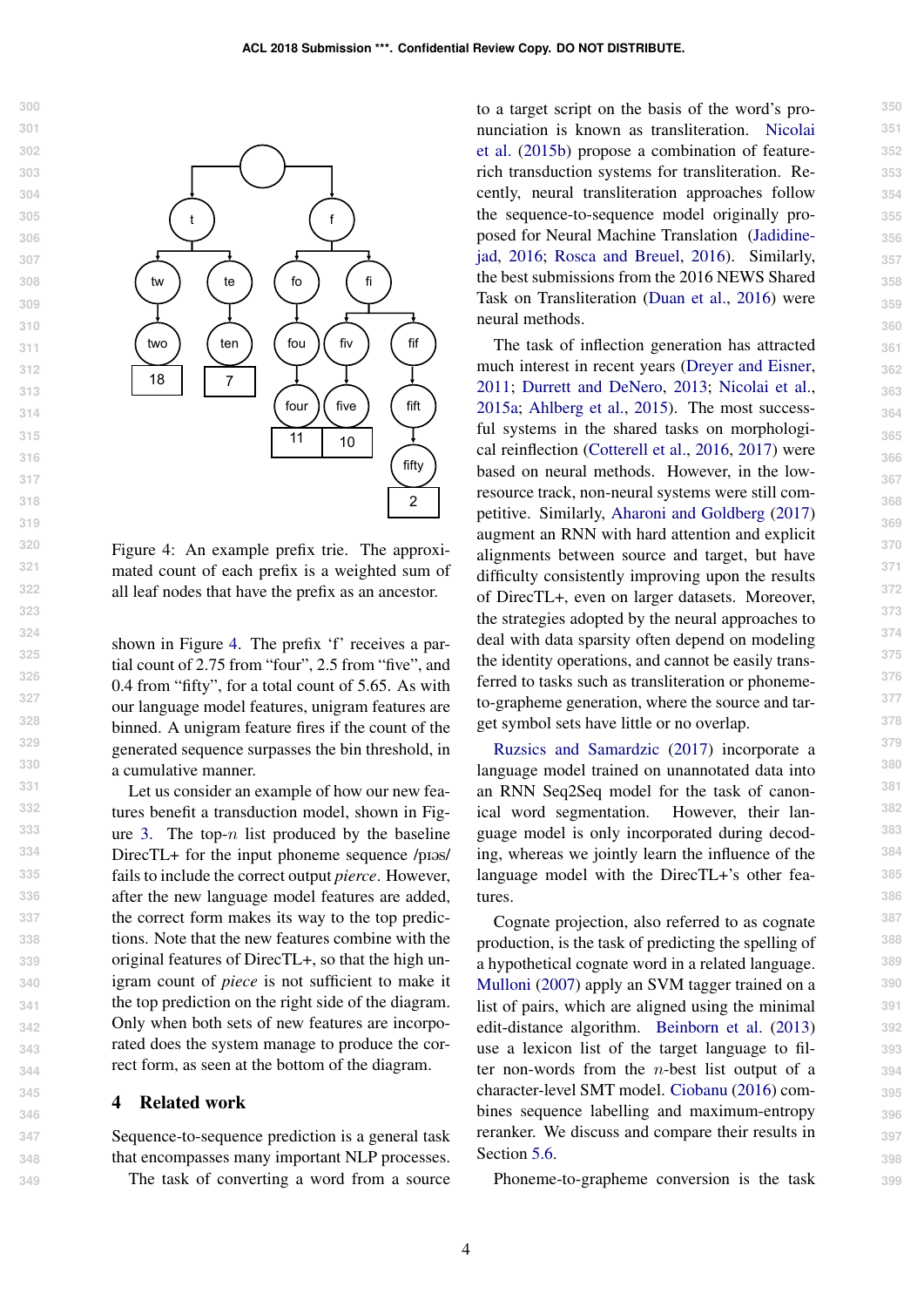of predicting the spelling of a word from a sequence of phonemes that represent its pronunciation [\(Rentzepopoulos and Kokkinakis,](#page-9-7) [1996\)](#page-9-7). To the best of our knowledge, the state of the art on this task is the joint  $n$ -gram approach of [Bisani and](#page-8-15) [Ney](#page-8-15) [\(2008\)](#page-8-15), who report improvements on the results of [Galescu and Allen](#page-8-16) [\(2002\)](#page-8-16) on NetTalk and CMUDict. We perform a comparison with their results on three lexicons in Section [5.9.](#page-7-0)

## 5 Experiments

In this section, we describe our experiments on four character-level sequence-to-sequence tasks: transliteration, inflection generation, cognate projection, and phoneme-to-grapheme conversion (P2G).

### 5.1 Setup

We evaluate DirecTLM (DTLM), an implementation of DirecTL+ modified with the extensions described in Section  $3<sup>1</sup>$  $3<sup>1</sup>$  $3<sup>1</sup>$  $3<sup>1</sup>$ , against the baseline DirecTL+ (DirecTL+), as well as DirecTL+ augmented with reranking (DTL+RR), as described in Section [2.](#page-1-2) The source-target pairs in the training sets are aligned with the M2M aligner [\(Ji](#page-8-3)[ampojamarn et al.,](#page-8-3) [2007\)](#page-8-3). For both systems, the maximum allowed alignment link size is 2- 2, without the extra insertion handling described in Section [3.1.](#page-1-3) The reranker is trained using 10 fold cross validation on the training set, using the method of [Joachims](#page-8-17) [\(2002\)](#page-8-17).

We train 4-gram character language models us-ing the CMU language modeling toolkit<sup>[2](#page-0-1)</sup> with Witten-Bell smoothing. Word counts are determined from the first one million lines of the appropriate Wikipedia dumps, while the language models are constructed from the appropriate corpora from [unimorph](unimorph.org).org, except where noted otherwise. The Unimorph corpora consist of inflected word forms, and vary in size from 55,000 forms for Dutch to 383,000 for Spanish.

#### 5.2 Comparison systems

We compare our results against two different systems: Sequitur (SEQ), which is a generative string transduction tool based on joint source and target  $n$ -grams [\(Bisani and Ney,](#page-8-15) [2008\)](#page-8-15), and a characterlevel neural baseline implementation (RNN). Parameter tuning was performed on the same development sets as for DTLM.

Our baseline neural model uses the encoderdecoder architecture of [Sutskever et al.](#page-9-8) [\(2014\)](#page-9-8). The encoder is a bi-directional RNN applied to randomly initialized character embeddings. For low-resource training, we employ a hardmonotonic attention mechanism where the decoder at time step  $t$  only attends to the encoder's hidden vector  $h_t$ . We observe that with few training examples, hard attention produces a more accurate model than various soft attention mechanisms [\(Luong et al.,](#page-9-9) [2015\)](#page-9-9). The neural models are trained for two different random seeds using the Adam optimizer, embeddings of 100 dimensions, hidden units of size 200, and a beam of size 4. We report the average performance of the two models on the final test set.

# 5.3 Transliteration

Our transliteration data comes from the 2016 NEWS Shared Task on Transliteration. We evaluate on three language pairs: Japanese Katakana to English (JaEn), Thai to English (ThEn), and Arabic to English (ArEn), Since the original datasets contain thousands of training instances, we simulate a low-resource setting by randomly sampling 100 instances from each training set. Likewise, we randomly select 1000 instances as a development set, and 1000 as a test set. If there are more than one gold English target for a source word, we consider a transliteration to be correct if it produces any correct form.

The results in Table [1](#page-5-0) show that our proposed extensions have a dramatic impact on the generation accuracy. In particular, the seamless incorporation of the target language model not only simplifies the model but also greatly improves the results with respect to the reranking approach. Although the absolute word accuracy numbers appear low, many of the generated forms that are counted as errors are actually very close to the gold references in the test set.

The Arabic data is different from the other two sets in that the source words are mostly native Arabic names and places, rather than English words and names expressed in a foreign script. In an additional experiment, we train the target character language models from transliterated Arabic, rather than the English Unimorph. We obtain this data by querying DBPedia for all personal names from

 $1$ Our code will be made publicly available upon acceptance

<sup>2</sup>[http://www](http://www.speech.cs.cmu.edu/SLM/toolkit.html).speech.cs.cmu.edu/SLM/ [toolkit](http://www.speech.cs.cmu.edu/SLM/toolkit.html).html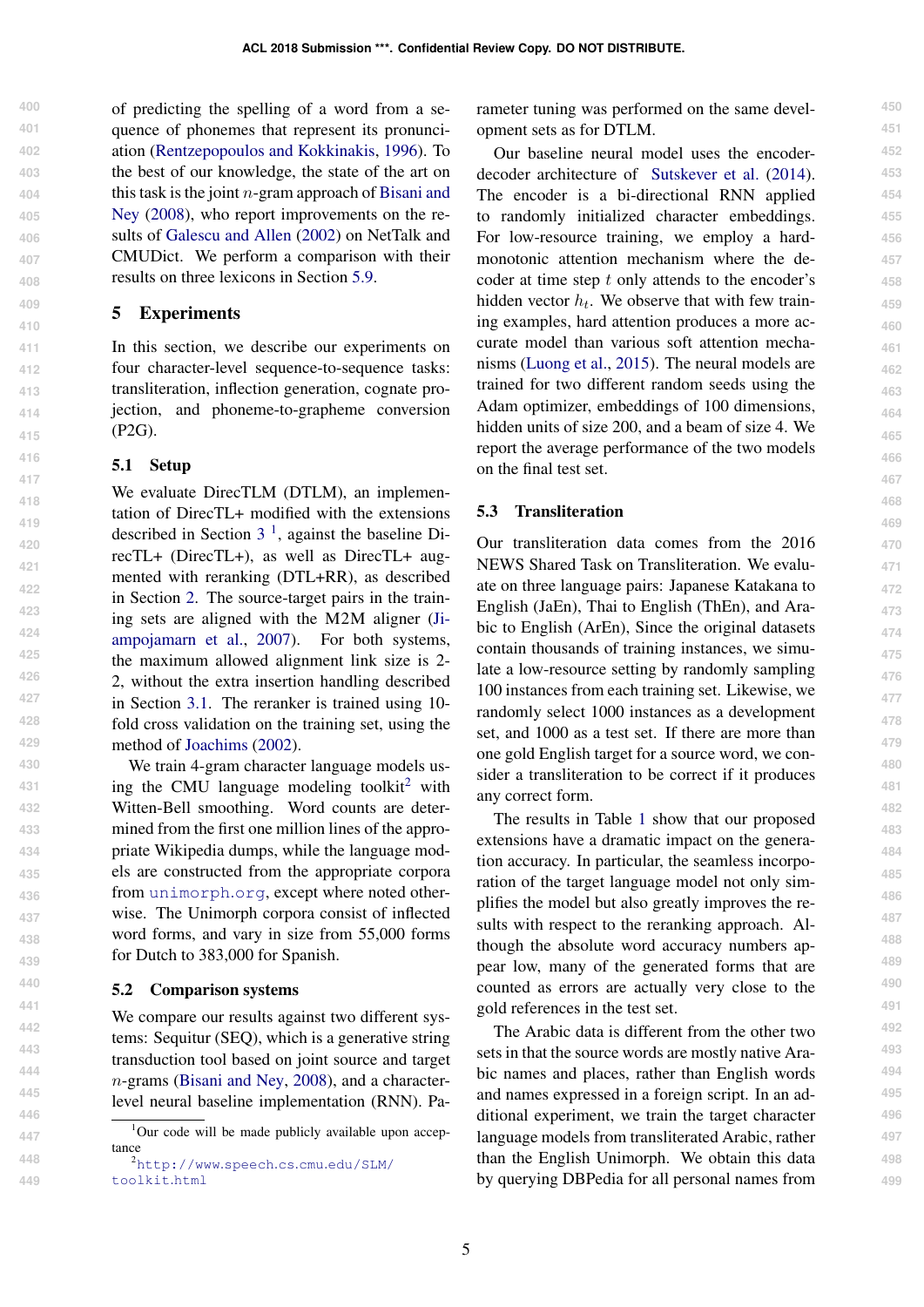| System     |      | JaEn | ThEn |      |      | ArEn |
|------------|------|------|------|------|------|------|
|            | Acc  | F1   | Acc  | F1   | Acc  | F1   |
| DirecTL+   | 3.5  | 64.6 | 4.3  | 67.1 | 14.1 | 84.8 |
| DTL+RR     | 6.7  | 65.2 | 7.3  | 68.2 | 15.8 | 84.7 |
| DTLM       | 11.9 | 65.1 | 10.6 | 69.1 | 20.2 | 86.9 |
| <b>RNN</b> | 0.3  |      | 2.9  |      | 1.4  |      |
| <b>SEO</b> | 2.9  | 58.6 | 7.0  | 71.6 | 63   | 46.5 |

<span id="page-5-0"></span>Table 1: Word-level accuracy on transliteration (in %) with 100 training instances.

42 regions where Arabic is spoken. This further improves the ArEn transliteration accuracy from 20.2% to 28.0%, which demonstrates the importance of an appropriate language model.

#### 5.4 Inflection generation

Our morphological data comes from the recent CoNLL-SIGMORPHON Shared Task on Reinflection [\(Cotterell et al.,](#page-8-2) [2017\)](#page-8-2). We use the datasets from the low-resource setting of the inflection generation sub-task, in which the training sets are composed of 100 source lemmas with inflection tags and the corresponding inflected forms. For example, the Spanish infinitive *liberar* with the tag *V;IND;FUT;2;SG* should produce the word-form *liberarás*. We supplement the training data with 100 synthetic "copy" instances that simply transform the target string into itself. This modification, which is known to help in transduction tasks where the source and target are nearly identical, replaces our modified alignment for the inflection generation experiments only. Along with the 100 training forms provided by the shared task, we also use the task's development and test sets, each consisting of 1000 instances.

Table [2](#page-5-1) shows the results on English (EN), German (DE), Spanish (ES), and Polish (PL). Since Sequitur is ill-suited for this type of transduction, we instead include the best results of the CLUZH team [\(Makarov et al.,](#page-9-10) [2017\)](#page-9-10), which was the winner of the shared task. The differences between the three variants of DirecTL+ are small, but the results compare favorably to the CLUZH results, which was also represented by several systems in the shared task. On Polish, in particular, the performance of DTLM is outstanding.

From error analysis, we conclude that the introduction of a stronger target language model helps avoid the generation of non-words. For example, the German non-word *knechttet* is corrected

| System       | EN   | DE   | ES   | PI.  |
|--------------|------|------|------|------|
| DirecTL+     | 90.6 | 66.0 | 68.2 | 45.2 |
| DTL+RR       | 90.9 | 67.6 | 67.0 | 49.7 |
| <b>DTLM</b>  | 90.3 | 67.6 | 68.1 | 51.1 |
| <b>RNN</b>   | 79.3 | 12.1 | 214  | 10.9 |
| <b>CLUZH</b> | 90.4 | 68.1 | 66.4 | 47.9 |

<span id="page-5-1"></span>Table 2: Word-level accuracy (in %) on inflection generation with 100 training instances.

to *knechtetet*. While 'tt' is a valid bigram in German, the 4-gram 'chtt' has a very low likelihood. On the other hand, the unigram word model is responsible for correcting the non-word *Wolkes* to *Wolke*, even though the former violates no phonotactic constraints.

# <span id="page-5-2"></span>5.5 Cognate projection

We evaluate the cognate projection systems on three diverse language pairs. The first set, which contains 101[3](#page-0-1) forms<sup>3</sup>, represents a close genetic sibling relationship of two languages from the Germanic family. The second set of 438 forms is similar to the first, but comes from the Slavic family<sup>[4](#page-0-1)</sup>, and represents two closely-related languages that are written in different scripts (Roman vs. Cyrillic). The third set, which contains 601 pairs of reconstructed Vulgar Latin and Italian words [\(Boyd-Bowman,](#page-8-18) [1980\)](#page-8-18) represents a genetic mother-daughter relationship from the Romance family of languages, where regular sound correspondences can be used by linguists to generate the modern reflexes from the proto-forms. Each set is divided into 100 forms for training and 100 for development, with the rest set aside as a test set. We attach our Germanic and Slavic data to this submission, with the intention of making it available to the community.

The results are shown in Table [3.](#page-6-1) DirecTL+ performs better on average than SEQ, and much better than our RNN baseline. The incorporation of corpus statistics substantially improves the accuracy, with DTLM outperforming DTL+RR on all datasets.

<sup>3</sup>[https://en](https://en.wiktionary.org/wiki/Appendix:List_of_German_cognates_with_English).wiktionary.org/wiki/

[Appendix:List\\_of\\_German\\_cognates\\_with\\_](https://en.wiktionary.org/wiki/Appendix:List_of_German_cognates_with_English) [English](https://en.wiktionary.org/wiki/Appendix:List_of_German_cognates_with_English)

<sup>4</sup>[https://en](https://en.wiktionary.org/wiki/Appendix:List_of_Proto-Slavic_nouns).wiktionary.org/wiki/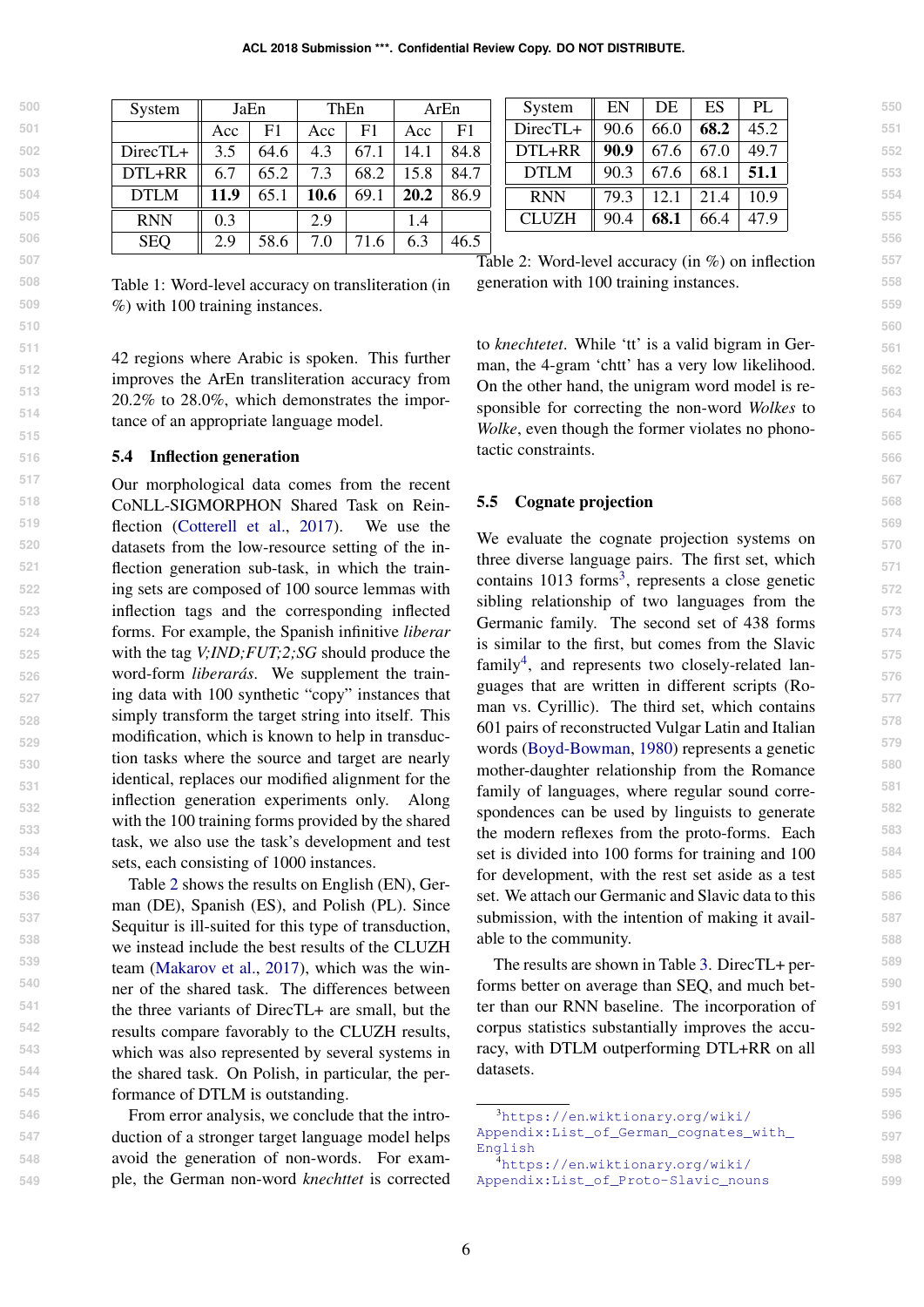| 600 |   |
|-----|---|
| 601 |   |
| 602 |   |
| 603 |   |
| 604 |   |
| 605 |   |
| 606 |   |
| 607 |   |
| 608 |   |
| 609 |   |
| 610 |   |
| 61  | 1 |
| 612 |   |
| 613 |   |
| 614 |   |
| 615 |   |
| 616 |   |
|     |   |
| 617 |   |
| 618 |   |
| 619 |   |
| 620 |   |
| 621 |   |
| 622 |   |
| 623 |   |
| 624 |   |
| 625 |   |
| 626 |   |
| 627 |   |
| 628 |   |
| 629 |   |
| 630 |   |
| 631 |   |
| 632 |   |
| 633 |   |
| 634 |   |
| 635 |   |
| 636 |   |
| 637 |   |
| 638 |   |
| 639 |   |
| 640 |   |
| 641 |   |
| 642 |   |
| 643 |   |
| 644 |   |
| 645 |   |
| 646 |   |
| 64  | 1 |

**648 649**

| $DTL+RR$    |      | 32.8 | 43.6 |
|-------------|------|------|------|
| <b>DTLM</b> | 10.9 | 42.0 | 49.6 |
| <b>RNN</b>  | 3.8  | 6.3  | 17.7 |
| <b>SEQ</b>  | 9.2  | 22.3 | 36.9 |

System ||EN-DE ||RU-PL || VL-IT DirecTL+ $\|$  4.3  $\|$  23.5  $\|$  39.2

<span id="page-6-1"></span>Table 3: Word-level accuracy (in %) on cognate projection with 100 training instances.

| System                                                | EN-DE |  |                                           | EN-RU |      |                                      |
|-------------------------------------------------------|-------|--|-------------------------------------------|-------|------|--------------------------------------|
|                                                       |       |  |                                           |       |      | $\log_{1}$ top-5 MRR top-1 top-5 MRR |
| $BZG-13$                                              |       |  | $55.0 \, \, 46.0$                         |       | 59.0 | $\vert$ 47.0                         |
| DirecTL+ $\parallel$ 51.0   58.1   54.0   43.7   46.8 |       |  |                                           |       |      | 45.2                                 |
| <b>DTLM</b>                                           |       |  | $53.7   61.6   57.2   51.6   65.1   57.7$ |       |      |                                      |

<span id="page-6-2"></span>Table 4: Word-level accuracy (in %) on cognate projection with many training forms.

#### <span id="page-6-0"></span>5.6 Cognate projection with larger sets

In this section, we evaluate DTLM on the larger cognate projection datasets from a previous study of [Beinborn et al.](#page-8-13) [\(2013\)](#page-8-13). The datasets were created by applying romanization scripts and string similarity filters to translation pairs extracted from Bing. The resulting word-lists contain mostly lexical loans from Latin, Greek, and English, and, unfortunately, many compound words that share only one morpheme (e.g., *informatics* and *informationswissenschaft*).

We report the results of experiments on English-German (EN-DE) and English-Russian (EN-RU). The first language pair has been used in other related works, as well as in our low-data experiments described in Section [5.5.](#page-5-2) The second pair is interesting because it involves languages written in different alphabets. The EN-DE set consists of 7944 training pairs and 1002 test pairs, while the EN-RU set contains 4739 training and 127 test pairs. In each case, we reserve  $10\%$  of the training set to tune parameters.

In order to alleviate the noise problem in the EN-DE dataset, we disregard 139 training instances that the M2M aligner fails to align with the max. 2-2 parameter setting. Unfortunately, Beinborn et al. (BZG-13) only report mean reciprocal rank, and top-5 accuracy (i.e., the presence of the correct form in the 5-best list); we also report the word accuracy (top-1) for all experiments.

Table [4](#page-6-2) shows the results. DTLM substantially

outperforms BZG-13 on both datasets. To provide additional context, [Mulloni](#page-9-6) [\(2007\)](#page-9-6) achieves a top-1 word accuracy of 30.3% using a different set that includes 1683 English-German training pairs, while [Ciobanu](#page-8-14) [\(2016\)](#page-8-14) reports an MRR of 28% on the BZG-13 dataset (since the latter uses no target corpus, it should be compared to the baseline DirecTL+ result). We conclude that our results establish a new state of the art on cognate projection.

In terms of error analysis, we are encouraged to observe that even with much larger training sets, the new LM component still helps, and that the more flexible alignments contribute as well. For example, the projection of *Kenyan* improves from *kenyisch* to *kenianisch* thanks to the correct alignment of 'an' to 'anisch' in the training data, which is achieved through a merger of multiple insertion operations.

#### 5.7 Phoneme-to-grapheme conversion

For P2G, we extract word pairs from the CELEX lexical database [\(Baayen et al.,](#page-8-19) [1995\)](#page-8-19) for English (EN), Dutch (NL), and German (DE). To simulate the low-resource setting, we randomly sample 100 training examples, and construct development and held-out sets of 1000 example pairs, mirroring the setup of the inflection shared task.

Table [5](#page-7-1) shows that our modifications yield substantial gains for all three languages, with consistent error reductions of 15-20% over the reranking approach. Despite only training on 100 words, the system is able to convert phonetic transcriptions into completely correct spellings for a large fraction of words, even in English, which is notorious for its idiosyncratic orthography.

The language model corrects unlikely character sequences; for example, *blusht* is replaced by *blushed*. Likewise, the unigram features help disambiguate some hard to predict phonemes, such as the reduced vowels:  $\varphi$  and I. For example, given [tIlEm@tri] as the input, the baseline DirecTL+ generates *tilemetry* instead of *telemetry*, but the error is corrected after incorporating the corpus unigram features.

### 5.8 Ablation study

We investigate which of our contributions is most influential to the P2G task. We begin with the complete DTLM system, as reported in Table [5,](#page-7-1) disabling a single feature in each row. The results are reported in Table [6.](#page-7-2)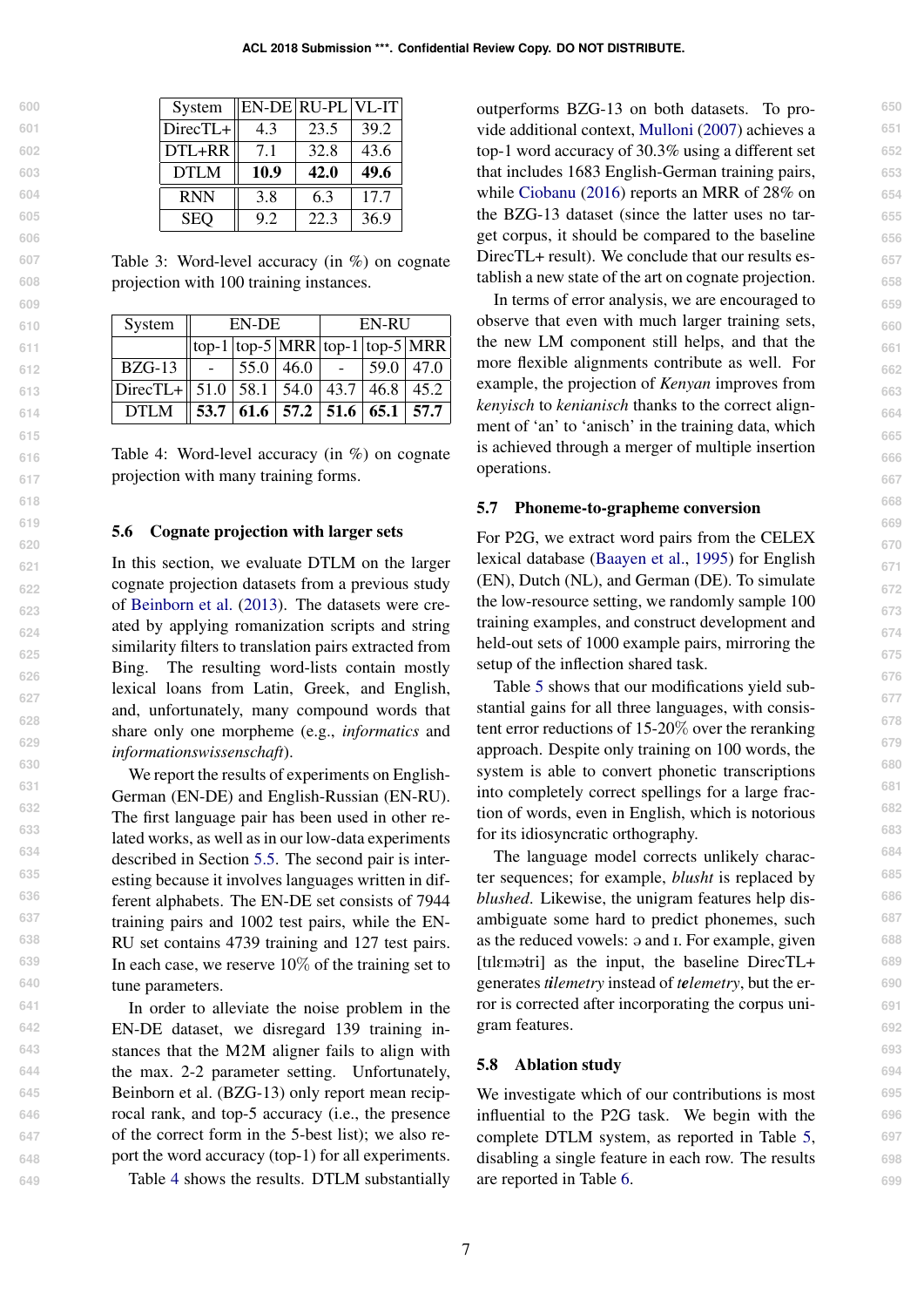| System      | EN   | NL   | DE   |
|-------------|------|------|------|
| DirecTL+    | 13.9 | 30.6 | 33.5 |
| DTL+RR      | 25.3 | 32.6 | 51.5 |
| <b>DTLM</b> | 38.8 | 46.7 | 61.8 |
|             |      |      |      |
| <b>RNN</b>  | 2.8  | 3.5  | 4.5  |

<span id="page-7-1"></span>Table 5: Word-level accuracy (in %) on phonemeto-grapheme conversion with 100 training instances.

| System          | EN          | NL   | DE   |
|-----------------|-------------|------|------|
| DTLM            | <b>38.8</b> | 46.7 | 61.8 |
| -Language model | 30.5        | 42.5 | 50.6 |
| -Freq           | 25.2        | 38.3 | 57.1 |
| -Insertions     | 30.9        | 45.8 | 52.6 |

<span id="page-7-2"></span>Table 6: Ablation test on P2G data with 100 training instances.

We see that each of our contributions significantly improves P2G accuracy. With the exception of German, we see that the word list leads to the largest increase in accuracy. This decreased (although still noticeable) utility of the German wordlist may be related to the increased morphological complexity of German. German has more inflectional productivity than either Dutch or English, and will thus have a much sparser word list. Contrarily, we note that our other contributions, particularly the language model, have a larger impact on German than the other languages, possibly due to German's more regular spelling system.

We also see an interesting trend with the insertion handling. Recall that insertions can be aligned either implicitly through 1-many links, or explicitly through 0-1 links. We note that while DTLM sees a marked improvement through explicit insertion handling, the same is not true for DirecTL+. Without our corpus features, DirecTL+ performs best with a 1-to-many handling of insertions. We hypothesize that when we incorporate a strong language model, the extra flexibility of a 1-1 alignment benefits the generation module by allowing it to make small changes to better fit the corpus. Without the constraints of a corpus, however, the smaller alignments provide *too much* flexibility, allowing DirecTL+ to produce unnatural sequences.

|            | <b>NetTalk</b> | <b>Brulex</b> | <b>CMU</b> |
|------------|----------------|---------------|------------|
| $DirectL+$ | 61.0           | 68.0          | 48.3       |
| DTLM       | 75.2           | 76.8          | 49.0       |
| <b>SEO</b> | 62.7           | 71.5          | 48.6       |

<span id="page-7-3"></span>Table 7: Word-level accuracy (in %) on phonemeto-grapheme conversion with large training sets.

### <span id="page-7-0"></span>5.9 Large-scale P2G

The goal of our final experiment is to measure the extent to which our contributions improve transduction when training data is plentiful. We attempt to replicate the P2G experiments reported by [\(Bisani and Ney,](#page-8-15) [2008\)](#page-8-15). The data comes from three lexicons on which we conduct 10-fold cross validation: English NetTalk [\(Sejnowski and](#page-9-11) [Rosenberg,](#page-9-11) [1993\)](#page-9-11), French Brulex [\(Mousty and](#page-9-12) [Radeau,](#page-9-12) [1990\)](#page-9-12), and English CMUDict [\(Weide,](#page-9-13) [2005\)](#page-9-13). These corpora contain 20,008, 24,726, 113,438 words, respectively, in both orthographic and phonetic notations. We note that CMUDict differs from the other two lexicons in that it is much larger, and contains predominantly names, as well as alternative pronunciations. When the training data is that abundant, there is less to be gained from improving the alignment or the target language models, as they are already adequate in the baseline approach.

Table [7](#page-7-3) shows the comparison of the results. We omit the reranking approach because of the complexity of its setup on large data sets. For similar reasons, we only run our RNN model on NetTalk, obtaining a word accuracy of 55.6%. Sequitur outperforms the baseline DirecTL+, which we at-tribute to the insertion handling issue.<sup>[5](#page-0-1)</sup> However, DTLM substantially outperforms Sequitur on both the NetTalk and Brulex data sets, with smaller gains on the much larger CMUDict. We conclude that our results advance the state of the art on the task of phoneme-to-grapheme conversion.

# 6 Conclusion

We have presented DTLM, an enhanced discriminative transducer, which is particularly effective in low-data scenarios. The proposed modifications address two shortcomings of DirecTL+: its pro-

<sup>&</sup>lt;sup>5</sup>The P2G results obtained by Sequitur in our experiments are slightly lower than those reported in the original paper, which is attributable to differences in data splits, tuned hyperparameters, and/or the presence of stress markers in the data.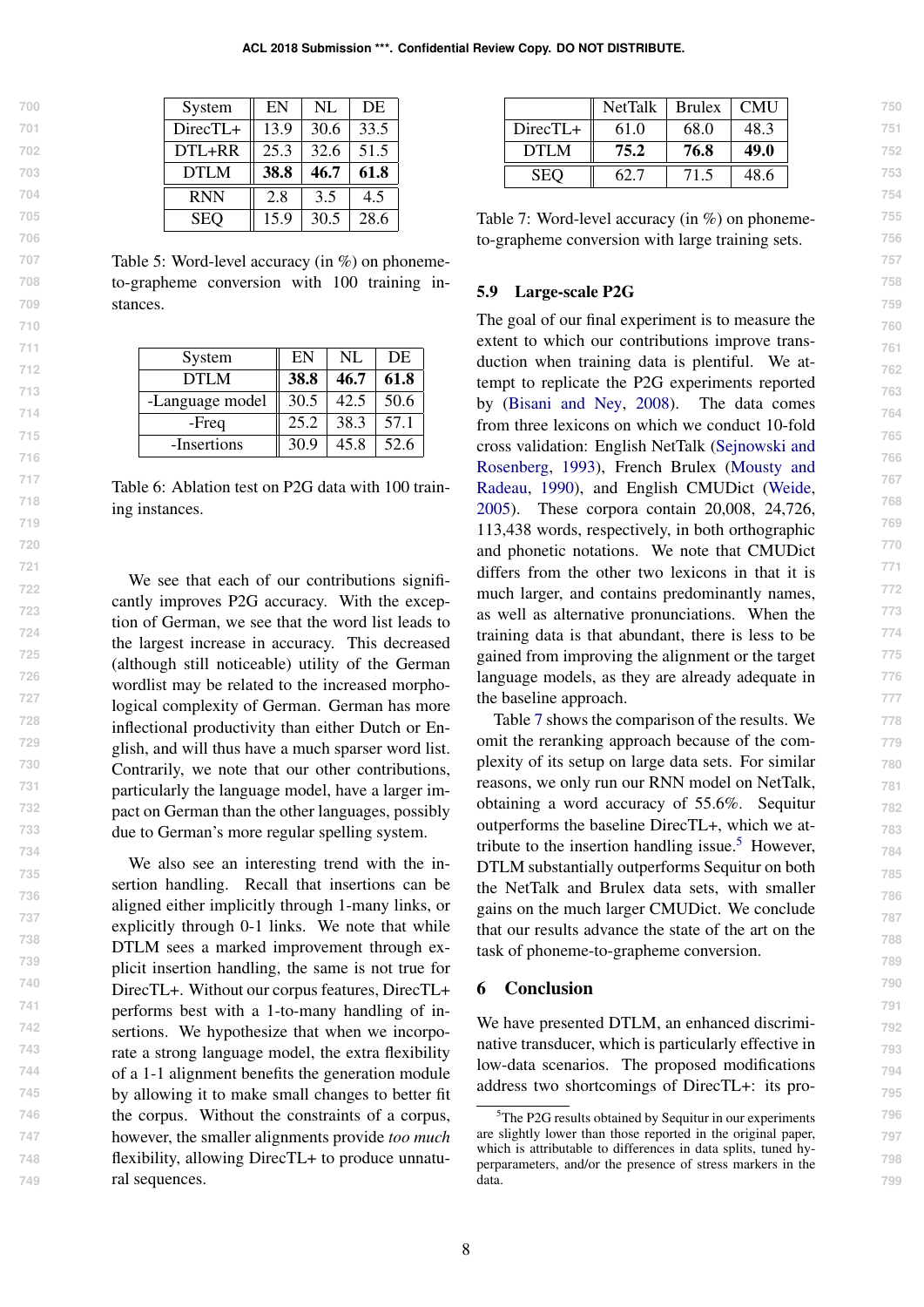cessing of insertions, and its target-side language model. The modifications allow us to simplify the transduction approach by collapsing the reranking pipeline, which results in a better output accuracy. We have demonstrated that a single tool with a strong language model can yield substantial improvements across multiple transduction tasks and language sets.

# References

- <span id="page-8-12"></span>Roee Aharoni and Yoav Goldberg. 2017. [Morphologi](http://aclweb.org/anthology/P17-1183)[cal inflection generation with hard monotonic atten](http://aclweb.org/anthology/P17-1183)[tion.](http://aclweb.org/anthology/P17-1183) In *Proceedings of the 55th Annual Meeting of the Association for Computational Linguistics (Volume 1: Long Papers)*, pages 2004–2015, Vancouver, Canada. Association for Computational Linguistics.
- <span id="page-8-10"></span>Malin Ahlberg, Markus Forsberg, and Mans Hulden. 2015. [Paradigm classification in supervised learning](https://doi.org/10.3115/v1/N15-1107) [of morphology.](https://doi.org/10.3115/v1/N15-1107) In *Proceedings of the 2015 Conference of the North American Chapter of the Association for Computational Linguistics: Human Language Technologies*, pages 1024–1029. Association for Computational Linguistics.
- <span id="page-8-19"></span>Harald R. Baayen, Richard Piepenbrock, and Leon Gulikers. 1995. *The CELEX Lexical Database. Release 2 (CD-ROM)*. Linguistic Data Consortium, University of Pennsylvania, Philadelphia, Pennsylvania.
- <span id="page-8-1"></span>Dzmitry Bahdanau, Kyunghyun Cho, and Yoshua Bengio. 2014. Neural machine translation by jointly learning to align and translate. *arXiv preprint arXiv:1409.0473*.
- <span id="page-8-13"></span>Lisa Beinborn, Torsten Zesch, and Iryna Gurevych. 2013. [Cognate production using character-based](http://www.aclweb.org/anthology/I13-1112) [machine translation.](http://www.aclweb.org/anthology/I13-1112) In *Proceedings of the Sixth International Joint Conference on Natural Language Processing*, pages 883–891, Nagoya, Japan. Asian Federation of Natural Language Processing.
- <span id="page-8-15"></span>Maximilian Bisani and Hermann Ney. 2008. Jointsequence models for grapheme-to-phoneme conversion. *Speech communication*, 50(5):434–451.
- <span id="page-8-18"></span>Peter Boyd-Bowman. 1980. *From Latin to Romance in sound charts*. Georgetown University Press.
- <span id="page-8-5"></span>Colin Cherry and Hisami Suzuki. 2009. [Discriminative](http://aclanthology.coli.uni-saarland.de/pdf/D/D09/D09-1111.pdf) [substring decoding for transliteration.](http://aclanthology.coli.uni-saarland.de/pdf/D/D09/D09-1111.pdf) In *Proceedings of the 2009 Conference on Empirical Methods in Natural Language Processing*, pages 1066–1075. Association for Computational Linguistics.
- <span id="page-8-14"></span>Alina Maria Ciobanu. 2016. [Sequence labeling for](http://www.sciencedirect.com/science/article/pii/S1877050916319949) [cognate production.](http://www.sciencedirect.com/science/article/pii/S1877050916319949) In *Knowledge-Based and Intelligent Information and Engineering Systems: Proceedings of the 20th International Conference KES-2016*, pages 1391–1399.

<span id="page-8-2"></span>Ryan Cotterell, Christo Kirov, John Sylak-Glassman, Géraldine Walther, Ekaterina Vylomova, Patrick Xia, Manaal Faruqui, Sandra Kübler, David Yarowsky, Jason Eisner, and Mans Hulden. 2017. [CoNLL-SIGMORPHON 2017 shared task: Univer](http://www.aclweb.org/anthology/K17-2001)[sal morphological reinflection in 52 languages.](http://www.aclweb.org/anthology/K17-2001) In *Proceedings of the CoNLL SIGMORPHON 2017 Shared Task: Universal Morphological Reinflection*, pages 1–30, Vancouver. Association for Computational Linguistics.

- <span id="page-8-11"></span>Ryan Cotterell, Christo Kirov, John Sylak-Glassman, David Yarowsky, Jason Eisner, and Mans Hulden. 2016. [The SIGMORPHON 2016 shared task](https://doi.org/10.18653/v1/W16-2002) [morphological reinflection.](https://doi.org/10.18653/v1/W16-2002) In *Proceedings of the 14th SIGMORPHON Workshop on Computational Research in Phonetics, Phonology, and Morphology*, pages 10–22. Association for Computational Linguistics.
- <span id="page-8-8"></span>Markus Dreyer and Jason Eisner. 2011. Discovering morphological paradigms from plain text using a Dirichlet process mixture model. In *Proceedings of the Conference on Empirical Methods in Natural Language Processing*, pages 616–627. Association for Computational Linguistics.
- <span id="page-8-7"></span>Xiangyu Duan, Rafael E Banchs, Min Zhang, Haizhou Li, and A Kumaran. 2016. Report of NEWS 2016 machine transliteration shared task. *ACL 2016*, page 58.
- <span id="page-8-9"></span>Greg Durrett and John DeNero. 2013. Supervised learning of complete morphological paradigms. In *HLT-NAACL*, pages 1185–1195.
- <span id="page-8-16"></span>Lucian Galescu and James F Allen. 2002. Pronunciation of proper names with a joint n-gram model for bi-directional grapheme-to-phoneme conversion. In *Seventh International Conference on Spoken Language Processing*.
- <span id="page-8-6"></span>Amir Hossein Jadidinejad. 2016. [Neural ma](http://arxiv.org/abs/1609.04253)[chine transliteration: Preliminary results.](http://arxiv.org/abs/1609.04253) *CoRR*, abs/1609.04253.
- <span id="page-8-0"></span>Sittichai Jiampojamarn, Colin Cherry, and Grzegorz Kondrak. 2010. Integrating joint n-gram features into a discriminative training network. In *NAACL-HLT*.
- <span id="page-8-4"></span>Sittichai Jiampojamarn and Grzegorz Kondrak. 2010. phoneme alignment: An exploration. In *Proceedings of the 48th Annual Meeting of the Association for Computational Linguistics*, pages 780–788. Association for Computational Linguistics.
- <span id="page-8-3"></span>Sittichai Jiampojamarn, Grzegorz Kondrak, and Tarek Sherif. 2007. Applying many-to-many alignments and hidden markov models to letter-to-phoneme conversion. In *NAACL-HLT*, pages 372–379.
- <span id="page-8-17"></span>Thorsten Joachims. 2002. Optimizing search engines using clickthrough data. In *Proceedings of the eighth ACM SIGKDD international conference on Knowledge discovery and data mining*, pages 133– 142. ACM.